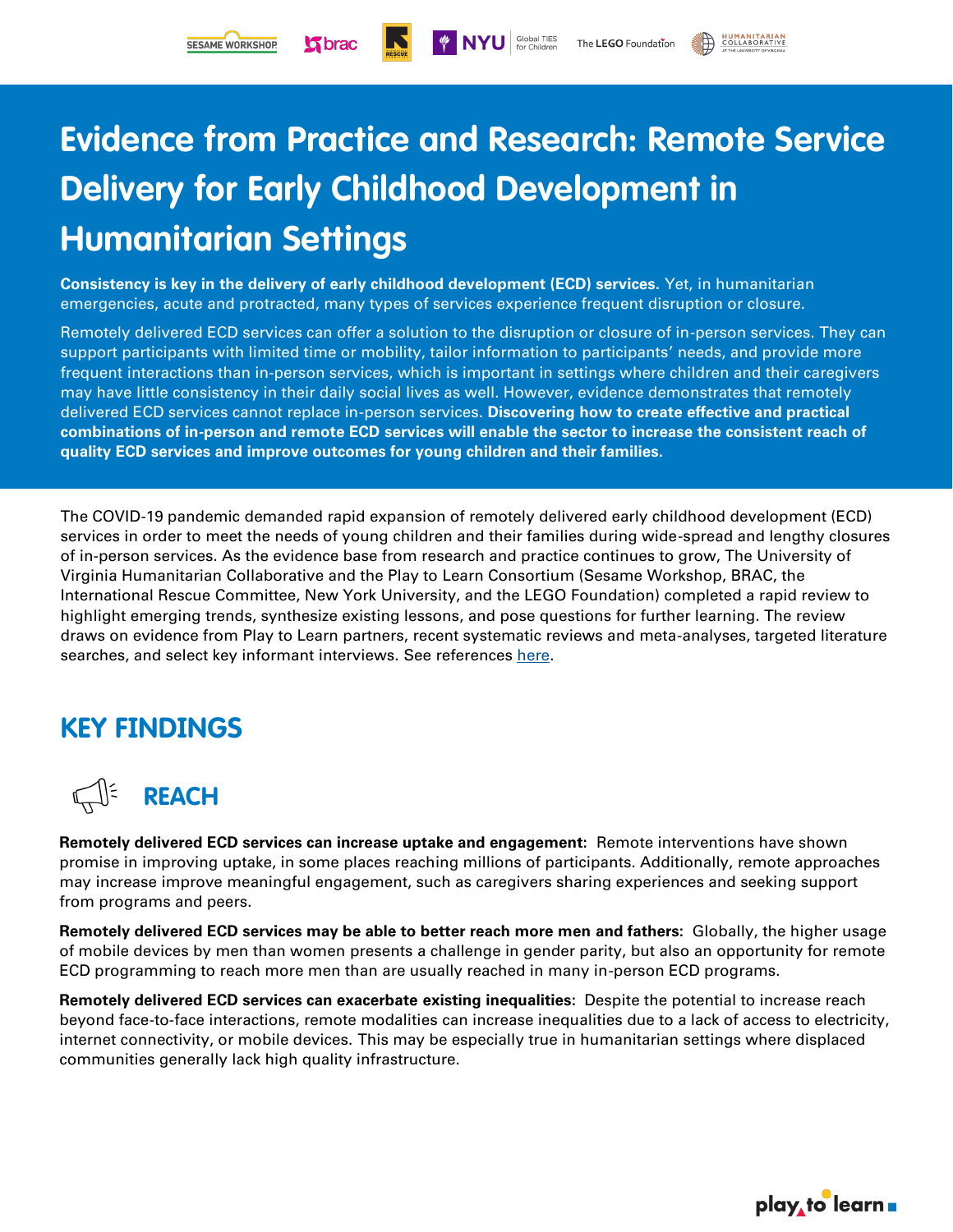









**Remote ECD services can increase knowledge and capacity for facilitators, teachers, and caregivers:** Remote approaches can be a good way to build knowledge and capacity for a variety of adults who provide critical support for young children's learning and development.

**Remote ECD services can improve caregiver responsiveness and interaction with children:** Evidence from a variety of modalities and contexts has shown the positive impact of remote ECD programming on caregiver interactions with children.

**Remote ECD services can improve child academic skills, socio-emotional development, and health outcomes:** Global evidence has shown impacts of remote ECD programming on children's literacy, numeracy, socio-emotional skills, and a variety of health and nutrition outcomes.



**Remote ECD best complements in-person services when implementers use multiple modalities with content that targets multiple members of a family:** An informed combination of low-tech, no-tech, and high-tech approaches can help ensure that programming doesn't further marginalize children and caregivers. A multiple modality approach can also provide for different learning styles and thereby improve learning outcomes. As children of varying ages may all be present, multiple modalities can help simultaneously engage younger and older siblings. Remote delivery systems can also be used to provide psychosocial support to caregivers and ECD practitioners in the field.

**Remote ECD approaches should use pedagogies appropriate to learners' needs:** Adults can absorb more abstract information and for them one-way communication can work well. Children learn best when they can engage with peers and adults, learn through play, and immediately apply new knowledge and get feedback, so two-way communication modalities may better suit their needs. Some modalities require more in-person support while some can be effective with minimal in-person components.

**Personalization, interactivity, and simplicity drives engagement:** Personalizing messages and tailoring support to children's specific needs encourages parents to engage more and generates more learning among children. Remote modalities can also incorporate frequent and timely interaction with participants, positioning those involved as active and participating learners. At the same time, keeping things simple is important for users. This can mean making program enrollment the default, limiting key messages, and keeping messages short, simple, and easily actionable, with accompanying visuals when possible.

**Timing matters:** Remote ECD programs have to fit into caregivers' schedules, just like in-person services do. Parenting support works best when parents have the time and attention to engage with the message (such as on weekends, after school, after a meal, etc.), so remote approaches should target these windows accordingly.

**Safeguarding is always necessary, though the risks are different:** It is critical to ensure data privacy and guard against cyberbullying, online exploitation, harmful content, and inappropriate data collection or use.

### **For further information, contact:**

### **Anjuli Shivshanker**

Senior Director, Program Monitoring and Evaluation, International Impact, Sesame Workshop anjuli.shivshanker@sesame.org

### **Lucy Bassett**

Co-Director, Humanitarian Collaborative Associate Professor of Practice of Public Policy, University of Virginia lucybassett@virginia.edu

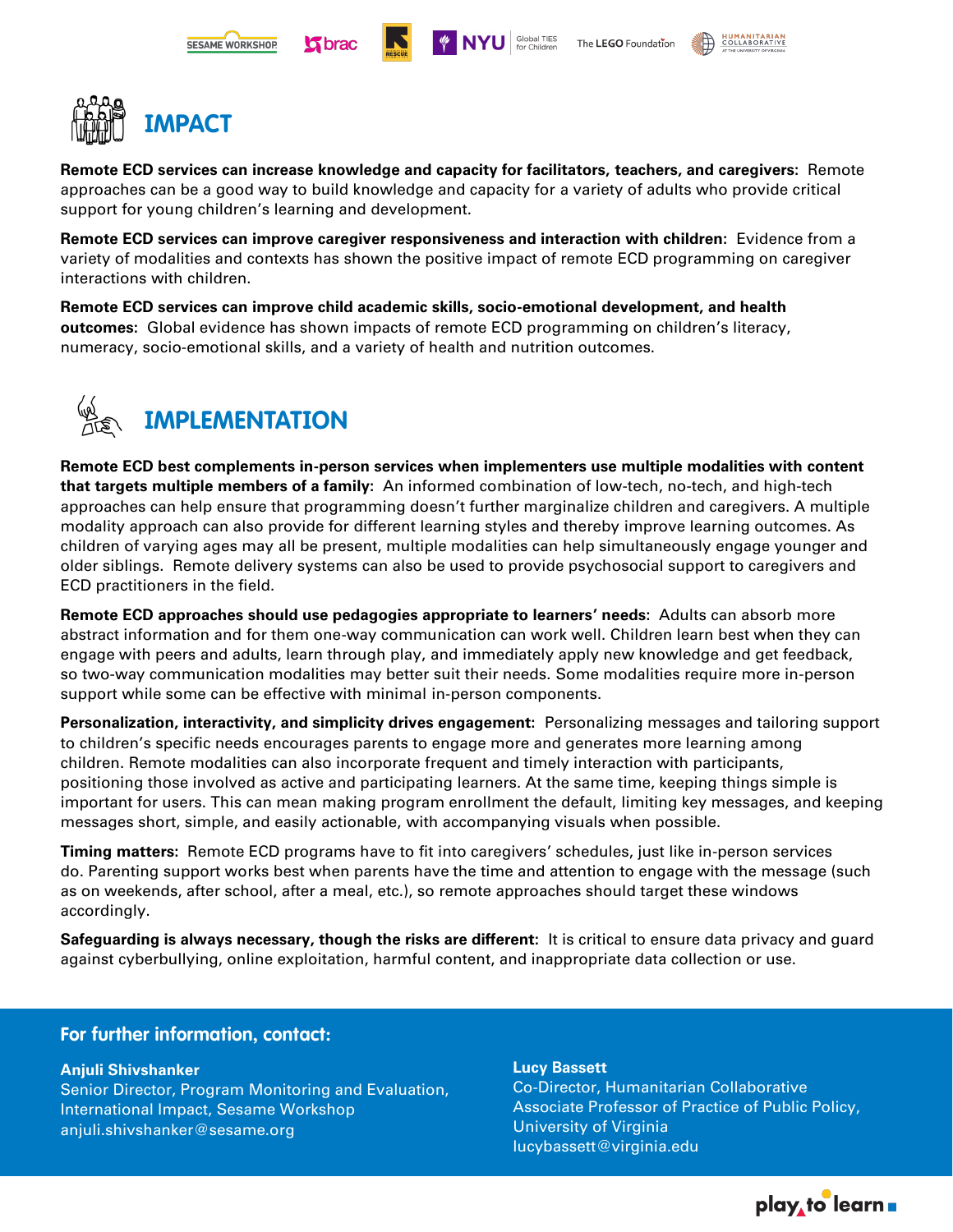Gbrac

**HUMANITARIAN** 

# **Evidencias de la práctica y la investigación: Prestación de servicios a distancia para el desarrollo infantil temprano en contextos humanitarios**

**La constancia es fundamental en la prestación de servicios de desarrollo infantil temprano (DIT).** Sin embargo, en los contextos de emergencia humanitaria, grave y prolongada, muchos tipos de servicios experimentan frecuentes interrupciones o cierres.

Los servicios de DIT a distancia pueden ofrecer una solución a la interrupción o al cierre de los servicios presenciales. Permiten ayudar a las personas con limitaciones de tiempo o de movilidad, adaptar la información a las necesidades de los participantes y ofrecer interacciones más regulares que los servicios presenciales, algo fundamental en entornos en los que los niños y sus responsables puedan tener poca estabilidad en su vida social diaria. Sin embargo, existen evidencias que demuestran que los servicios de DIT a distancia no pueden sustituir a los servicios presenciales. **Descubrir cómo combinar de manera eficaz y práctica los servicios de DIT presenciales y a distancia permitirá al sector aumentar el alcance continuado de los servicios de DIT de calidad y mejorar los resultados para los niños y sus familias.** 

La pandemia de COVID-19 exigió una rápida expansión de los servicios de DIT a distancia para satisfacer las necesidades de los niños y de sus familias durante los cierres generalizados y prolongados de los servicios presenciales. A medida que aumenta la disponibilidad de datos basados en la investigación y en la práctica, la iniciativa Humanitarian Collaborative, de la Universidad de Virginia (Estados Unidos) y el consorcio Play to Learn (integrado por Sesame Workshop, la BRAC, el Comité Internacional de Rescate, la Universidad de Nueva York y la Fundación LEGO) realizaron una evaluación rápida para identificar las tendencias emergentes, sintetizar las lecciones aprendidas y plantear preguntas para seguir aprendiendo. Esta evaluación se basa en datos aportados por los socios de Play to Learn, en revisiones sistemáticas y metaanálisis recientes, en búsquedas bibliográficas específicas y en entrevistas a informantes clave seleccionados. Consulte la bibliografía aquí.

## **PRINCIPALES RESULTADOS**



**Los servicios de DIT prestados a distancia pueden aumentar la adhesión y la implicación:** Las intervenciones a distancia han demostrado ser prometedoras a la hora de mejorar la adhesión. En algunos casos, ha llegado a millones de participantes. Además, las iniciativas a distancia pueden fomentar una participación significativa; por ejemplo, de cuidadores que compartan sus experiencias y busquen el apoyo de los programas y de otros compañeros.

**Los servicios de DIT prestados a distancia pueden llegar a más hombres y padres:** A nivel mundial, el mayor uso de los dispositivos móviles entre los hombres, en comparación con las mujeres, supone un reto en la paridad de género, pero también una oportunidad para que los programas de DIT a distancia puedan llegar a más hombres de los que suelen llegar en muchos programas presenciales.

**Los servicios de DIT a distancia pueden agravar las desigualdades existentes**: A pesar del potencial para aumentar su alcance, más allá de las interacciones presenciales, las modalidades a distancia pueden aumentar las desigualdades debido a la falta de acceso a la electricidad, a una conexión a Internet o a dispositivos móviles. Esto puede ser especialmente evidente en contextos humanitarios, en los que las comunidades desplazadas carecen, por lo general, de infraestructuras de calidad.

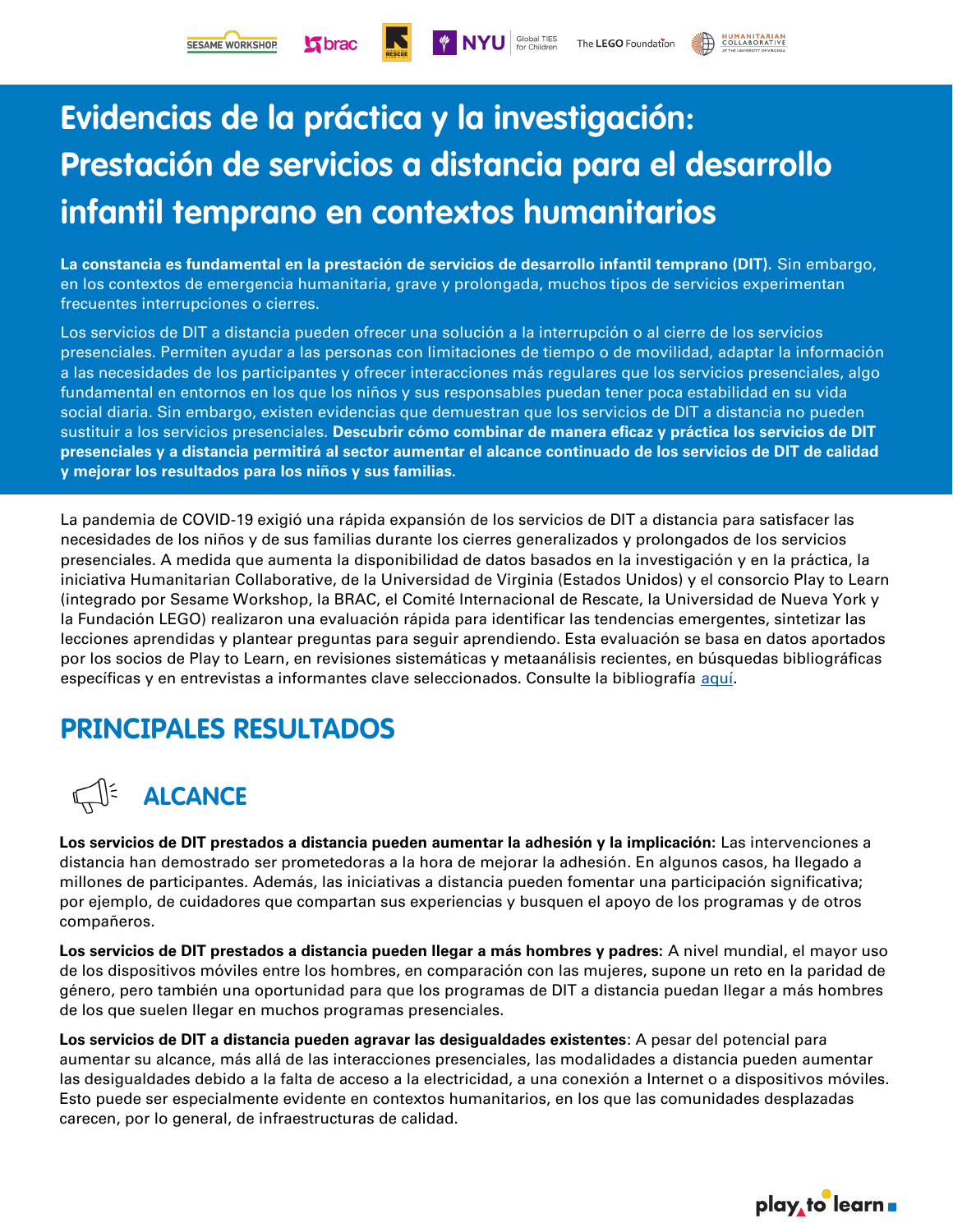









## **IMPACTO**

**Los servicios de DIT a distancia pueden aumentar los conocimientos y las capacidades de facilitadores, profesores y cuidadores:** Las iniciativas a distancia pueden ser una buena manera de desarrollar el conocimiento y las capacidades de adultos que brindan un apoyo fundamental para el aprendizaje y desarrollo de los niños.

**Los servicios de DIT a distancia pueden mejorar la capacidad de respuesta de los cuidadores, así como la interacción con los niños:** Datos recabados en diversas modalidades y contextos demuestran el impacto positivo que tienen los programas de DIT a distancia en las interacciones entre los cuidadores y los niños.

**Los servicios de DIT a distancia pueden mejorar las habilidades académicas, el desarrollo socioemocional y el estado de salud de los niños**: Datos de todo el mundo demuestran el impacto que los programas de DIT a distancia tienen en la alfabetización de los niños, en sus habilidades numéricas, en sus habilidades socioemocionales y en diversos parámetros de salud y nutrición.



**El DIT a distancia complementa mejor los servicios presenciales cuando las personas responsables varían sus contenidos para acomodarlos a diversos miembros de una familia:** Combinar las tecnologías sencillas, avanzadas y la no tecnología puede ayudar a garantizar que el programa no margine aún más a los niños y a sus cuidadores. Un enfoque compuesto también puede facilitar diferentes formas de aprendizaje y, por lo tanto, mejorar sus resultados. Dado que niños de distintas edades pueden asistir a la vez, este enfoque compuesto puede ayudar a implicar de forma simultánea a los más jóvenes y a sus hermanos mayores. También pueden emplearse los sistemas a distancia para proporcionar apoyo psicosocial a los cuidadores y a los profesionales de DIT sobre el terreno.

**Las iniciativas a distancia de DIT deben utilizar pedagogías adecuadas a las necesidades de los alumnos:** Los adultos pueden absorber información más abstracta y, para ellos, la comunicación unidireccional puede funcionar bien. Los niños aprenden mejor cuando pueden interactuar con compañeros y adultos, aprender a través del juego y aplicar inmediatamente los nuevos conocimientos, así como obtener retroalimentación, por lo que las modalidades de comunicación bidireccional pueden adaptarse mejor a sus necesidades. Algunas modalidades exigen más apoyo presencial, mientras que otras pueden ser eficaces con un componente presencial mínimo.

**La personalización, la interactividad y la simplicidad conducen a la participación:** Personalizar los mensajes y adaptar la ayuda a las necesidades específicas de los niños anima a los padres a participar más y genera más aprendizaje entre los niños. Las modalidades a distancia también pueden incorporar una interacción frecuente y puntual con los participantes y convertir a todos los asistentes en aprendices activos y participativos. Al mismo tiempo, es importante mantener la simpleza de cara a los usuarios. Esto puede significar hacer que alguien se pueda inscribir en el programa de manera automática, limitar los mensajes y hacer que sean breves, sencillos y fáciles de poner en práctica, acompañándolos de elementos visuales cuando sea posible.

**El gestión del tiempo importa:** Los programas de DIT a distancia tienen que adaptarse a los horarios de los cuidadores, de la misma forma que lo hacen los servicios presenciales. El apoyo a la crianza de los hijos funciona mejor cuando los padres tienen el tiempo y la atención necesaria para comprometerse con el mensaje (por ejemplo, los fines de semana, después de la escuela, después de comer, etc.), por lo que los enfoques a distancia deben dirigirse como consecuencia a estos periodos de tiempo.

**La seguridad siempre es necesaria, aunque los riesgos son diferentes**: Es fundamental garantizar la privacidad de datos de los involucrados y protegerlos contra el ciberacoso, la explotación en línea, los contenidos nocivos y la recopilación o el uso inadecuado de datos.

### **Para más información, póngase en contacto con:**

**Anjuli Shivshanker** Directora Jefe de Seguimiento y Evaluación de Programas, Impacto Internacional, Sesame Workshop anjuli.shivshanker@sesame.org

#### **Lucy Bassett**

Codirectora de Humanitarian Collaborative Profesora Asociada en Prácticas de Políticas Públicas Universidad de Virginia lucybassett@virginia.edu

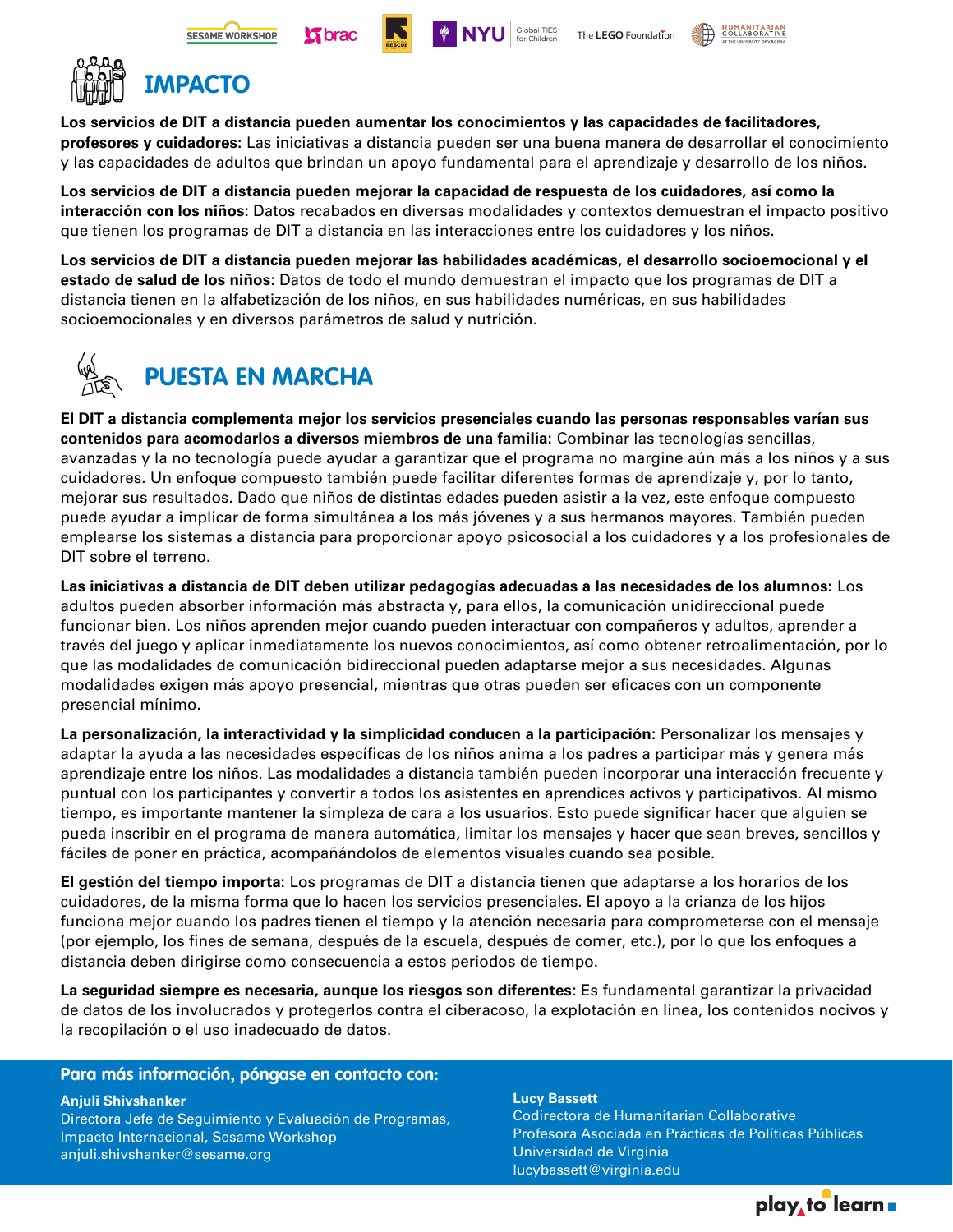

 $\boldsymbol{\mathsf{S}}$  brac

## **ُ أدلة مستمدة من الممارسات والبحوث: عد تقديم خدمات عن ب لتنمية الطفولة المبكرة في حالت الزمات النسانية**

تُعدّ الاستمرارية عاملًا أساسيًا في تقديم خدمات تنمية الطفولة المبنوع. حالات الطوارئ الإنسانية الحرجة وطويلة الأمد، تتعرض أنواع كثيرة من الخدمات للانقطاع أو الغلق المتكرر.

**EXAMPLE SOLUST PROPERTY S** Global TIES

قد يكون تقديم خدمات تنمية الطفولة المبكرة عن بُعد الحل لانقطاع أو إغلاق الخدمات التي تُقدّم شخصيًا . فيما وكن الخدم المشاركين الذين لا يملكون الوقت الكافي أو القدرة الكبيرة على التنقل، وتخصيص المعلومات وفقًا لاحتياجات المشاركين، وزيادة وتيرة الاتصال أكثر مما تساهم به الخدمات المقدمة شخصيًا، وهو أمر مهم في الأوضاع التي يفتقر فيها الأطفال والقائمين على رعايتهم إلى الثبات في حياتهم الاجتماعية اليضاء. إلا أن الأدلة تبيّن أن خدمات تنمية الطفولة المبكرة المُقدمة عن بُعد لا يمكن أن تحلّ محلّ الخدمات المقدمة شخصيًا. ولذلك باكتشاف طريقة فعالة وعملية للجمع بين خدمات تنمية الطفولة المقدمة عن بُشر المقدمة عن بُعد، سيتمكّن القطاع من زيادة الوصول المستمر لخدمات تنمية الطفولة المبكرة النوعيّة ومن تحسين النتائج بالنسبة إلى الأطفال الصغار وعائلاتهم.

لقد تطلب انتشار جائحة كوفيد–19 القيام سريعًا بتوسيع خدمات تتمية الطفولة المبكرة المقدمة عن بُعد بهدف تلبية احتياجات الأطفال الصغار وعائلاتهم خلال فترات الإغلاق الطويلة والواسعة النطاق للخدمات المقدمة شخصيًا. ومع استمرار توسّع قاعدة الأدلة المستمدة من البحوث والممارسات، أنجزت مبادرة التعاون الإنساني في جامعة فرجينيا واتحاد ومنظمة ورشة سمسم، ومنظمة بناء الموارد عبر المجتمعات (BRAC(، ولجنة النقاذ الدولية، وجامعة نيويورك ومؤسسة ليغو Learn to Playمراجعة سريعة لتسليط الضوء على التجاهات الناشئة وتوليف الدروس القائمة وطرح المسائل لزيادة التعلم.

تستند المراجعة على أدلة مستمدة من شركاء Learn to Play ومراجعات منهجية سابقة وتحاليل إحصائية وعمليات بحث مستهدفة في دراسات ومقابلت مختارة مع مقدمي معلومات رئيسيين. انظر المراجع هنا.

## الاستنتاجات الرئيسية

# = [ سم الوصول

**يمكن لخدمات تنمية الطفولة المبكرة المقدمة عن بُعد أن تزيد من الإقبال والمشاركة:** لقد أظهرت التدخلات عن بُعد نتائج واعدة في تحسين نسبة الإقبال، حيث وصل عدد المشاركين في بعض الأماكن إلى الملايين. وبالإضافة إلى ذلك، قد تساهم النُهج المعتمدة عن بُعد في زيادة تحسين المشاركة الهادفة، مثل مشاركة مقدمي الرعاية تجاربهم مع البرامج وأقرانهم وطلب الدعم منهم.

**يمكن لخدمات تنمية الطفولة المبكرة المقدمة عن أن تزيد الوصول إلى عدد أكبر من الرجال والباء:** على الصعيد العالمي، يمثل ارتفاع استخدام الجهزة المحمولة بين الرجال أكثر منه بين النساء تحديًا في مجال المساواة بين الجنسين، إلا أنه يشكل أيضًا فرصة لبرمجة تنمية الملبكرة عن بُعد بحيث تصل إلى عدد أكبر من الرجال مما يتم الوصول إليه في الكثير من برامج تنمية الطفولة المبكرة المباشرة.

**يمكن لخدمات تنمية الطفولة المبكرة المقدمة عن بُعد أن تفاقم أوجه عدم المساواة القائمة:** على الرغم من إمكانية توسيع نطاق الوصول ليتجاوز الاتصال الشخصـي، فقد تؤدي للأساليب المعتمدة عن بُعد إلى زيادة أوجه عدم المساواة بسبب عدم إمكانية الحصول على الكهرباء أو الإنترنت أو الأجهزة المحمولة. وقد ينطبق هذا بشكل خاص في حالات الأزمات الإنسانية حيث تفتقر مجتمعات النازحين عمومًا إلى بنية تحتية عالية الجودة.<br>-

## play to learn .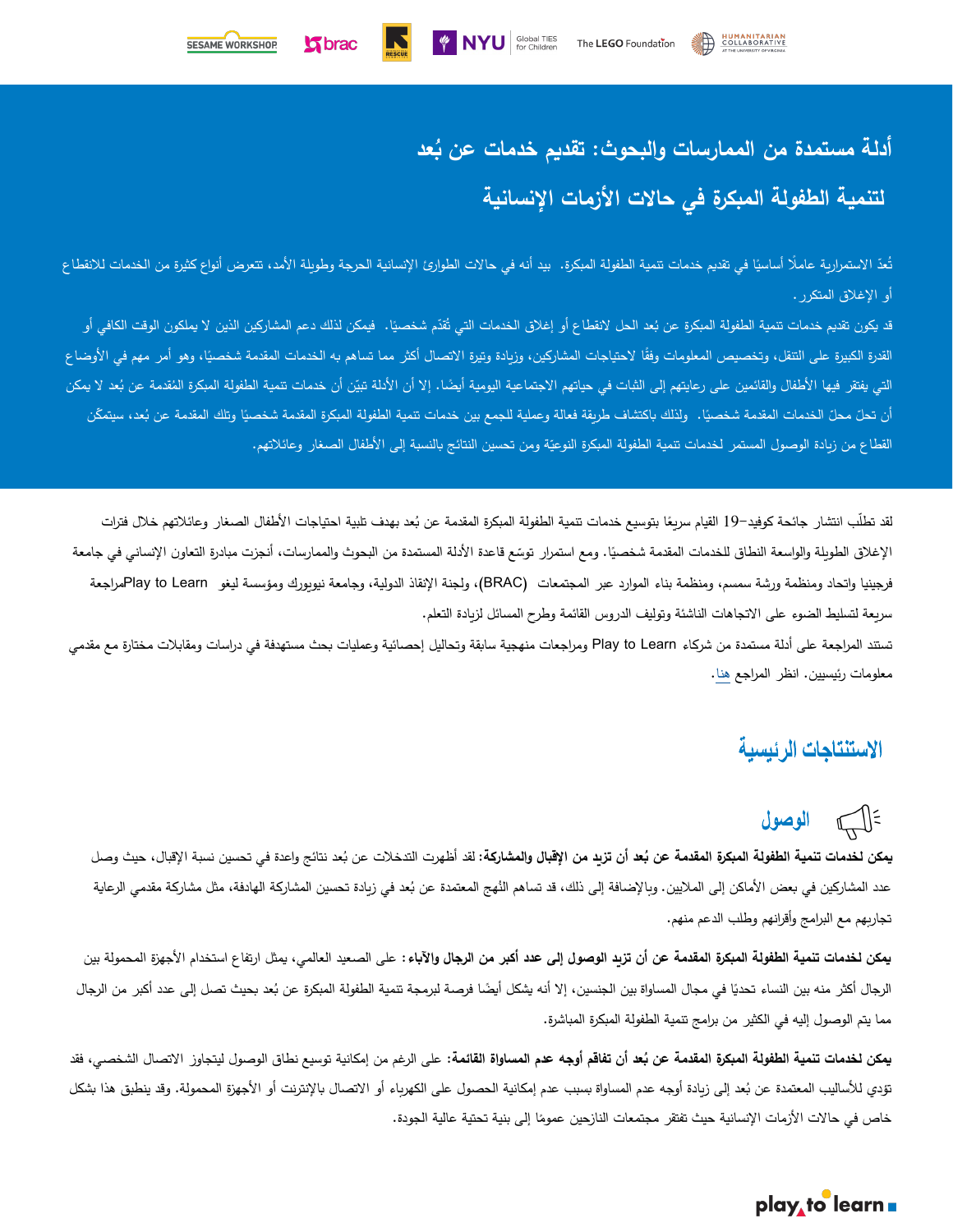

<mark>يمكن لخدمات تنمية الطفولة المبكرة المقدمة عن بُعد أن تعزّز معارف الميسّرين والمدرسين ومقدمي الرعاية وقدراتهم. قد تصلح النُهج عن بُعد لبناء المعارف والقدرات لدى</mark> مختلف الراشدين الذين يقدمون الدعم الأساسي لتعلّم الأطفال الصغار وتتميتهم.

SESAME WORKSHOP

 **brac** 

يمكن لخدمات تنمية الطفولة المبكرة المقدمة عن بُعد تحسين استجابة مقدمى الرعاية وتواصلهم مع الأطفال: أظهرت الأدلة المستمدة من عدد من الأساليب والسياقات التأثير الإيجابي لبرمجة تنمية الطفولة المبكرة عن بُعد على العلاقات بين مقدمي الرعاية والأطفال.<br>.

**PINYU** Global TIES

يمكن لخدمات تنمية الطفولة المبكرة المقدمة عن بُعد تحسين المهارات الأكاديمية والنمو الاجتماعي العاطفي والنتائج الصحية لدى الأطفال: أظهرت الأدلة العالمية تأثيرات برمجة تنمية الطفولة المبكرة عن بُعد على القراءة والكتابة والحساب والمهارات الاجتماعية العاطفية ومجموعة من النتائج الصحية والغذائية لدى الأطفال.



تُكمل خدمات تنمية الطفولة المبكرة عن بُعد تلك المقدمة شخصيًا على أفضل وجه إن استخدم المنفذون أساليب متعددة ذات محتوى يستهدف عدة أفراد من الأسرة: إن جُمعت النُهج منخفضة التقنية وعليمة التقنية وعالية التقنية بشكل مدروس، يمكن أن تؤدي إلى الحصول على برمجة لا تزيد من تهميش الأطفال ومقدمي الرعاية. كما يمكن للنهج القائم على أساليب متعددة أن يوفر أساليب تعلم مختلفة، ما يسهم بدوره في تحسين نتائج التعلم. وإذ من المحتمل حضور جميع الأطفال من مختلف الأعمار ، قد تجعل الأساليب المتعددة الأشقاء الأصغر والأكبر سنًا يشاركون في الوقت ذاته. كما يمكن استخدام أنظمة النقديم عن بُعد لتوفير الدعم النفسي الاجتماعي لمقدمي الرعاية والعاملين في مجال تنمية الطفولة المبكرة في الميدان.

**يجب** أ**ن تستخدم نُهج تنمية الطفولة المبكرة عن بُعد أساليب تربوية تتلاءم واحتياجات المتعلون: بإمكان الراشدين استيعاب المزيد من المعلومات المجردة وقد تتاسبهم جدًا** طريقة التواصل الأحادية الجانب. بينما يستفيد الأطفال أكثر عندما يتمكنون من المشاركة مع أقرانهم ومع أشخاص راشدين والتعلم من خلال اللعب وتطبيق المعارف الجديدة على الفور وتلقي الملحظات، لذلك قد تكون أساليب التصال المتبادل أكثر ملءمة لحتياجاتهم . تتطلب بعض الساليب المزيد من الدعم المباشر بينما يمكن للبعض الخر أن يأتي بنتيجة فعالة بحد أدنى من العناصر المباشرة .

**يحفز إضفاء الطابع الشخصي والتفاعل والبساطة المشاركة: يشجع إضفاء الطابع الشخصي على الرسائل وتخصيص الدعم وفقًا لاحتياجات الأطفال الخاصة الأباء على** المشاركة بشكل أكبر ، كما يؤدي ذلك إلى مزيد من التعلم بين الأطفال .يمكن أيضًا للأساليب المعتمدة عن بُعد أن تشمل عملية تواصل متكررة وموقوتة مع المشاركين، بتحديد أولئك المشاركين كمتعلمين نشطين ومتفاعلين. ومن المهم في الوقت ذاته الحفاظ على بساطة المور للمستخدمين. ويمكن أن يعني ذلك جعل التسجيل في البرنامج أمرًا تلقائيًا، والحدّ من الرسائل الرئيسية، وإبقاء الرسائل قصيرة وبسيطة وسهلة التتفيذ، ترافقها عناصر مرئية حيثما أمكن.<br>.

من الضروري أن تناسب برامج تنمية الطفولة المبكرة عن بُعد مواعيد مقدمي الرعاية، تمامًا مثل الخدمات المقدمة شخصيًا. يعود دعم المربَين بأفضل النتائج عندما يملك المربّون الوقت للتفاعل مع الرسالة ويهتمون بها (كما في عطل نهاية الأسبوع، وبعد المدرسة، وبعد الطعام، إلخ…)، ولذلك يجب أن تستهدف النُهج عن بُعد هذه الأطر وفقًا لذلك.

الحماية ضرورية دائمًا، على الرغم من اختلاف المخاطر : من الضروري الحرص على خصوصية البيانات والحماية من الإساءة الإلكترونية والاستغلال عبر الإنترنت والمحتويات الضارة وجمع البيانات أو استخدامها بشكل غير ملئم.

> **للمزيد من المعلومات، يرجى التواصل مع:** لوسي باسيت المديرة المشاركة، مبادرة التعاون النساني أستاذة معاونة في ممارسة السياسة العامة، جامعة فرجينيا lucybassett@virginia.edu

للمزيد من المعلومات، التصال: أنجولي جيفشانكر المديرة العلى، مراقبة البرنامج وتقييمه التأثير الدولي، منظمة ورشة سمسم anjuli.shivshanker@sesame.org

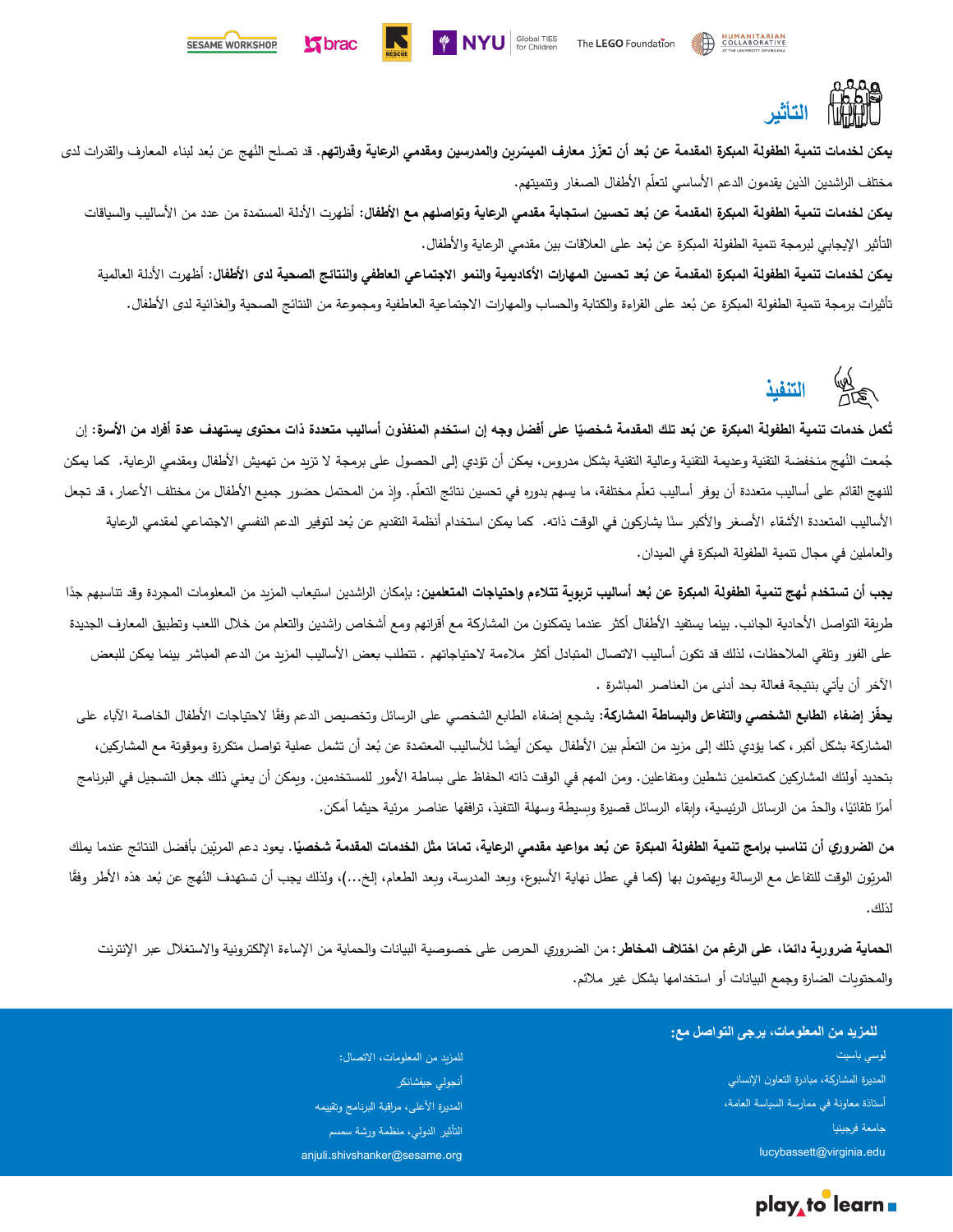Stbrac

# গবেষণা এবং অনুশীলন থেকে প্রাপ্ত প্রমাণ: মানবিক সহায়তা কার্যক্রমে শিশুর প্রারম্ভিক বিকাশের জন্য দূরবর্তী সেবাদান (রিমোট সার্ভিস)

**শিশুর প্রারম্ভিক বিকাশের (ইসিডি) জন্য সেবাদানের ক্ষেত্রে ধারাবাহিকতা বজায় রাখা অত্যন্ত গুরুত্বপূর্ণ।** কিন্তু গুরুত্তর ও দীর্ঘস্থায়ী মানবিক জরুরি অবস্থায় বিভিন্ন ধরণের সেবা বারংবার বিঘ্নিত হয় বা সেগুলো বন্ধ করে দিতে হয়।

সরাসরি সেবাদানে ব্যহত হলে বা বন্ধ হয়ে গেলে দূরবর্তী ইসিডি কার্যক্রম একটি সমাধান হতে পারে । যে সব অংশগ্রহণকারীদের সীমিত সময় ও চলাফেরায় সীমাবদ্ধতা রয়েছে, দূরবর্তী ইসিডি কার্যক্রম তাদের চাহিদা অনুযায়ী উপযুক্ত তথ্য সরবরাহ করতে পারে এবং সরাসরি সেবাদানের তুলনায় আরও বেশি যোগাযোগের সুযোগ করে দিতে পারে । যে সব শিশু ও তাদের প্রযত্নকারীদের দৈনন্দিন সামাজিক জীবনেও ধারাবাহিকতার কিছুটা অভাব রয়েছে তাদের ক্ষেত্রেও এটি গুরুত্বপূর্ণ । তবে প্রামাণিক তথ্য থেকে দেখা যায়, দূরবর্তী ইসিডি সেবা কথনোই সম্পূর্ণভাবে সরাসরি সেবাদানের বিকল্প হতে পারে না। **যদি সরাসরি এবং দূরবর্তী ইসিডি সেবাগুলোর একটা কার্যকর** এবং বাস্তবসম্মত সমন্বয় তৈরি করা যায় তাহলে এই সেক্টর আরও বেশি মানুষের কাছে ধারাবাহিকভাবে মানসম্মত ইসিডি সেবা পৌঁছে বদবত পারবে এেং থোট বশশ ও তাবদর পবরোবরর জনয আরও উনত েলােল অজয ন েরবত পারবে**।** 

কোভিড–১৯ মহামারীর কারণে ব্যাপক হারে এবং দীর্ঘদিনের জন্য সরাসরি ইসিডি সেবা বন্ধ থাকায়, ছোট শিশু এবং তাদের পরিবারের চাহিদা পূরণে, দূরবর্তী সেবা অতি দ্রুত সম্প্রসারণের প্রয়োজনীয়তা দেথা দিয়েছিল। গবেষণা এবং অনুশীলন থেকে প্রাপ্ত ক্রমবর্ধমান প্রমাণের সাথে সাথে ইউনিভার্সিটি অফ ভার্জিনিয়া হিউম্যানিটেরিয়ান কোলাবোরেটিভ এবং প্লে টু লার্ন কনসোর্টিয়াম (সিসেমি ওয়ার্কশপ, ব্র্যাক, ইন্টারন্যাশনাল রেসকিউ কমিটি, নিউ ইয়র্ক ইউনিভার্সিটি এবং লেগো ফাউন্ডেশন) বিদ্যমান জ্ঞানকে সমন্বিত করতে , উদীয়মান ধারাগুলোকে তুলে ধরতে এবং আরও শেখার জন্য প্রশ্ন উত্থাপন করতে একটা দ্রুত পর্যালোচনা সম্পন্ন করেছে। পর্যালোচনাটির জন্য গ্লে টু লার্ন সহযোগীদের প্রামাণিক তথ্য, সাম্প্রতিক নিয়মানুগ পর্যালোচনা ও মেটা– বিশ্লেষণ, সুনির্দিষ্ট প্রাসঙ্গিক রচনা পর্যালোচনা এবং প্রধান তথ্যদাতালের নির্বাচিত সাক্ষাংকার বরা হব্যেছে। তথ্যসূত্রগুলো <u>এথানে দেখতে পারেন।</u>

### প্ৰধান ফলাফলসমূহ

ন্ম<sup>=</sup> আওতা

দূরবর্তী ইসিডি সেবাকাযর্ক্রম ইসিডিতে ধারণা ও অংশগ্রহণ বৃদ্ধি করতে পারে: দূরবর্তী সেবাকার্যক্রম, সেবা গ্রহণ বৃদ্ধি করার ক্ষেত্রে আশাপ্রদ ফলাফল প্রদর্শন করেছে, কিছু কিছু ক্ষেত্রে তা লক্ষ লক্ষ অংশগ্রহণকারীর কাছে পৌঁছিয়েছে। এছাডাও, দূরবর্তী কার্যক্রম অর্থপূর্ণ অংশগ্রহণ বৃদ্ধিও করতে পারে, যেমন প্রযন্নকারীদের অভিজ্ঞতা বিনিময় এবং কর্মসূচি ও সতীর্থদের কাছ থেকে সহায়তা গ্রহণ।

দূরবর্তী ইসিডি সেবাকার্যক্রম বেশি পুরুষ ও শিতাদের কাছে আরও ভালোভাবে পৌঁঘাতে সক্ষম: বিশ্বে, নারীদের তুলনায় পুরুষরা মোবাইল ডিভাইস বেশি ব্যবহার করে যা জেন্ডার সমতার ক্ষেত্রে একটা সমস্যা, কিন্তু এটা দূরবর্তী ইসিডি কর্মসূচির জন্য সরাসরি সেবাদানের তুলনায় আরও বেশি সংখ্যক পুরুষের কাছে পৌঁছনোর একটা সুযোগ তৈরি করে দিয়েছে।

দূরবর্**তী ইসিডি কার্যক্রম বিদ্যমান বৈষম্যকে আরও বৃদ্ধি করতে পারে:** দূরবর্তী কার্যক্রম, সরাসরি যোগাযোগের তুলনায় আরও বেশি সংখ্যক মানুষের কাছে পৌঁছানোর সম্ভাবনা থাকলেও বিদ্যুৎ, ইন্টারনেট সংযোগ বা মোবাইল ডিভাইসের অভাব এ বৈষম্য আরও বৃদ্ধি করতে পারে। মানবিক সহায়তাদানের পরিবেশে এটা হয়তো আরও প্রকট হতে পারে, যেখানে কমিউনিটিতে সাধারণত উচ্চ মানের অবকাঠামোর অভাব রয়েছে।